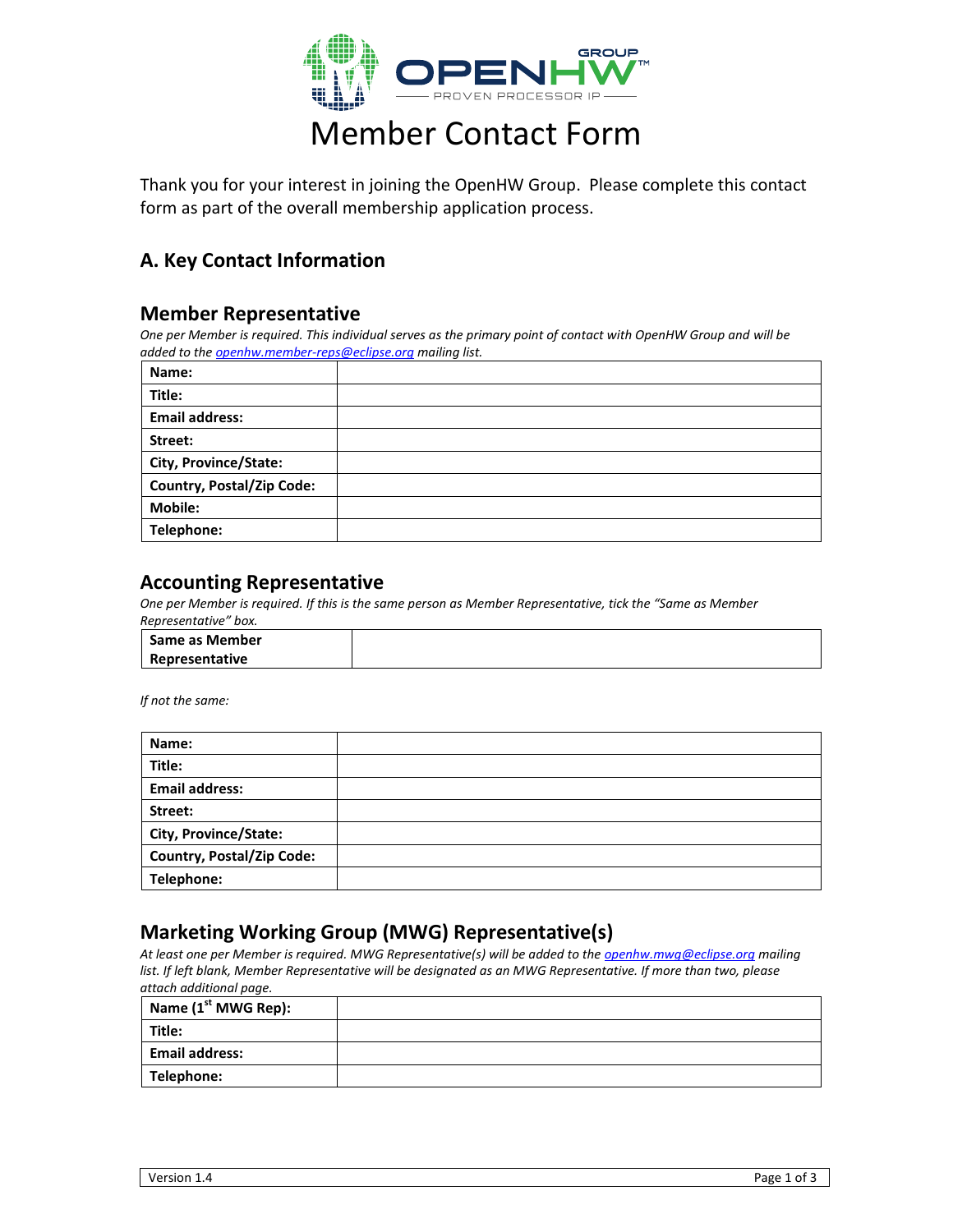| Name $(2^{nd}$ MWG Rep): |  |
|--------------------------|--|
| Title:                   |  |
| <b>Email address:</b>    |  |
| Telephone:               |  |

## **Technical Working Group (TWG) Representative(s)**

*At least one per member is required. The TWG Representative(s) will be added to the [openhw.twg@eclipse.org](mailto:openhw.twg@eclipse.org) mailing list. If left blank, Member Representative will be designated as a TWG Representative. If more than two, please attach additional page.*

| Name $(1st TWG Rep):$ |  |
|-----------------------|--|
| Title:                |  |
| <b>Email address:</b> |  |
| Telephone:            |  |

| Name (2 <sup>nd</sup> TWG Rep): |  |
|---------------------------------|--|
| Title:                          |  |
| <b>Email address:</b>           |  |
| Telephone:                      |  |

## **B. Type and Size of Member Organization**

*Please circle the Member dues amount that applies to your organization type and size. Refer to Table 2.4-1 on page 6 of th[e OpenHW Group Membership Agreement.](https://www.openhwgroup.org/membership/openhw-group-membership-agreement-2019-10-16.pdf)*

|                                                | <b>Platinum</b> | Gold          | <b>Silver</b> |                  |
|------------------------------------------------|-----------------|---------------|---------------|------------------|
| <b>Annual Revenues &amp;</b><br># of Employees | \$/(ACs)        | \$/ (ACs)     | \$/(ACs)      | <b>Supporter</b> |
| > \$3 billion or > 5000 employees              | \$250K / (3)    | \$125K / (2)  | \$75K / (1.5) | \$75K            |
| $<$ \$3 billion or $<$ 5000 employees          | \$200K / (2.5)  | \$100K / (2)  | \$50K / (1.5) | \$50K            |
| $<$ \$1 billion or $<$ 2000 employees          | \$150K / (2)    | \$75K / (1.5) | \$37.5K/(1)   | \$37.5K          |
| $<$ \$500 million or $<$ 1000<br>employees     | \$100K/(1)      | \$50K/(1)     | \$25K/(1)     | \$25K            |
| $<$ \$100 million or $<$ 500 employees         | \$50K / (1)     | \$25K/(1)     | \$10K/(1)     | \$10K            |
| < \$10 million or < 100 employees              | \$25K / (0.5)   | \$10K / (0.5) | \$5K / (0.5)  | \$5K             |